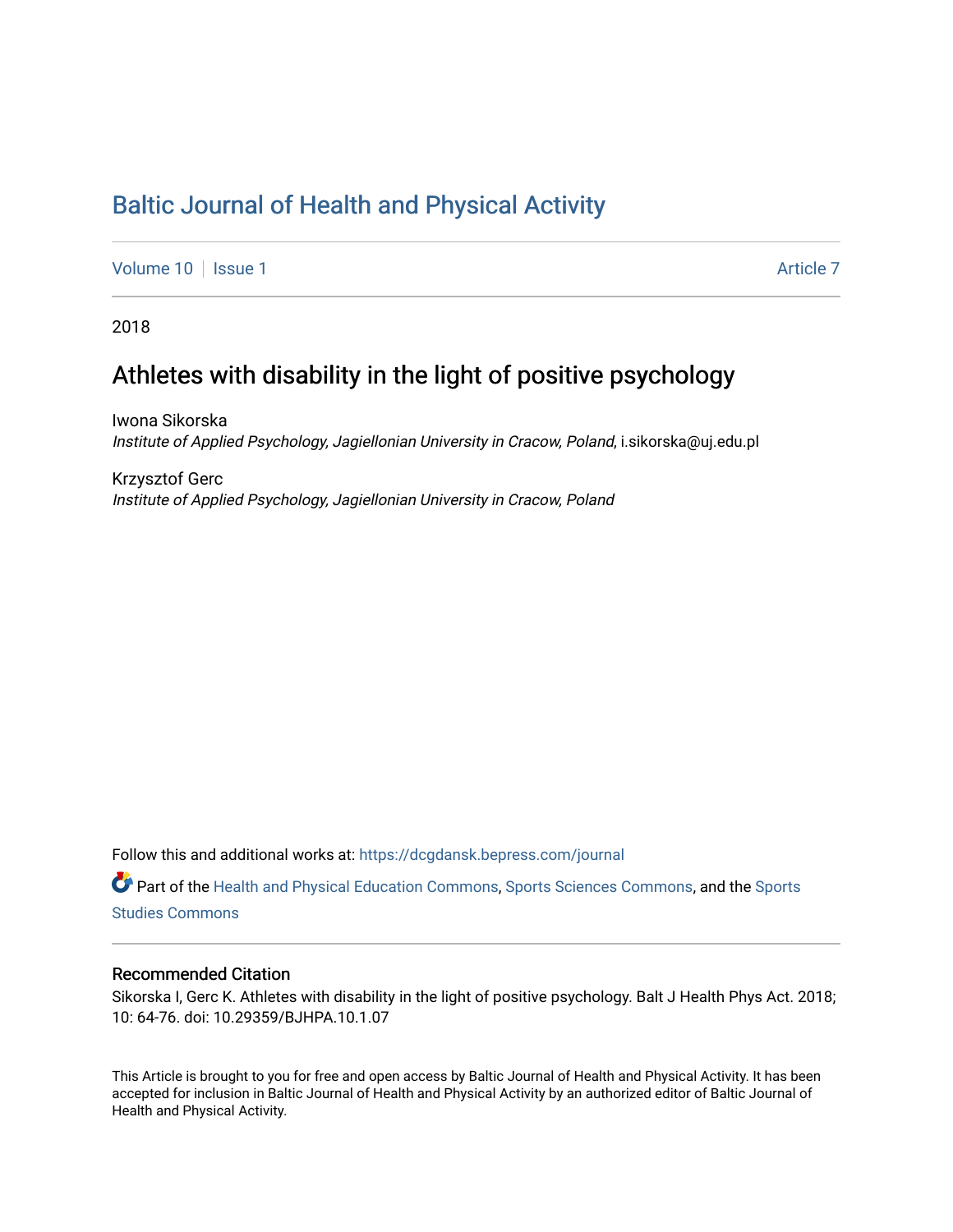**Authors' Contribution: A** Study Design **B** Data Collection **C** Statistical Analysis **D** Data Interpretation **E** Manuscript Preparation **F** Literature Search **G** Funds Collection

# **Athletes with disability in the light of positive psychology**

**Iwona Sikorska BCDEG, Krzysztof Gerc BCDEG**

Institute of Applied Psychology, Jagiellonian University, Cracow, Poland

| abstract                     |                                                                                                                                                                                                                                                                                                                                                                                                                                                                                                                                                                                                                                                                                                                                                 |
|------------------------------|-------------------------------------------------------------------------------------------------------------------------------------------------------------------------------------------------------------------------------------------------------------------------------------------------------------------------------------------------------------------------------------------------------------------------------------------------------------------------------------------------------------------------------------------------------------------------------------------------------------------------------------------------------------------------------------------------------------------------------------------------|
| <b>Background:</b>           | The purpose of the study was to describe selected aspects of good life in Polish paralympic<br>athletes in the light of positive psychology. Good life category was investigated in such<br>dimensions as satisfaction with life, resilience, personal values and courage.                                                                                                                                                                                                                                                                                                                                                                                                                                                                      |
| <b>Material/Methods:</b>     | The project involved a study group of 30 disabled athletes ( $M = 26.5$ years of age)<br>practising skiing, cycling, swimming, fencing, basketball, and a control group consisting<br>of 30 healthy young adults ( $M = 25.9$ years of age) doing sport as leisure. Questionnaires<br>testing the selected aspects of good life and wellbeing were used.                                                                                                                                                                                                                                                                                                                                                                                        |
| <b>Results:</b>              | A statistically relevant difference between the two groups can be identified with regard<br>to resilience, concerning the structured style factor ( $t = 2.31$ , $df = 58$ , $p < 0.05$ ) and<br>with regard to courage in the level of the endurance factor ( $t = 2.19$ , $df = 58$ , $p < 0.05$ ).<br>Disabled athletes choose the following as highly assessed values: being useful to others<br>$(z = 2.74, p = 0.001)$ , courage and firmness ( $z = 2.26, p < 0.05$ ).                                                                                                                                                                                                                                                                   |
| <b>Conclusions:</b>          | Disabled athletes demonstrated a significantly higher level of structured style in resilience<br>and of endurance in courage. Adventure, making new friends and better self-esteem were<br>identified as the most frequent effects of their involvement in sport                                                                                                                                                                                                                                                                                                                                                                                                                                                                                |
| Key words:                   | paralympic sports, resilience, positive psychology, well-being.                                                                                                                                                                                                                                                                                                                                                                                                                                                                                                                                                                                                                                                                                 |
| article details              |                                                                                                                                                                                                                                                                                                                                                                                                                                                                                                                                                                                                                                                                                                                                                 |
|                              |                                                                                                                                                                                                                                                                                                                                                                                                                                                                                                                                                                                                                                                                                                                                                 |
|                              | Article statistics: Word count: 4,353; Tables: 2; Figures: 2; References: 47                                                                                                                                                                                                                                                                                                                                                                                                                                                                                                                                                                                                                                                                    |
|                              | Received: March 2017; Accepted: January 2018; Published: March 2018                                                                                                                                                                                                                                                                                                                                                                                                                                                                                                                                                                                                                                                                             |
|                              | Full-text PDF: http://www.balticsportscience.com                                                                                                                                                                                                                                                                                                                                                                                                                                                                                                                                                                                                                                                                                                |
|                              | <b>Copyright</b> © Gdansk University of Physical Education and Sport, Poland                                                                                                                                                                                                                                                                                                                                                                                                                                                                                                                                                                                                                                                                    |
|                              | Indexation: Celdes, Clarivate Analytics Emerging Sources Citation Index (ESCI), CNKI Scholar (China National Knowledge                                                                                                                                                                                                                                                                                                                                                                                                                                                                                                                                                                                                                          |
|                              | Infrastructure), CNPIEC, De Gruyter - IBR (International Bibliography of Reviews of Scholarly Literature in<br>the Humanities and Social Sciences), De Gruyter - IBZ (International Bibliography of Periodical Literature in<br>the Humanities and Social Sciences), DOAI, EBSCO - Central & Eastern European Academic Source, EBSCO -<br>SPORTDiscus, EBSCO Discovery Service, Google Scholar, Index Copernicus, J-Gate, Naviga (Softweco, Primo<br>Central (ExLibris), ProQuest - Family Health, ProQuest - Health & Medical Complete, ProQuest - Illustrata: Health<br>Sciences, ProQuest - Nursing & Allied Health Source, Summon (Serials Solutions/ProQuest, TDOne (TDNet),<br>Ulrich's Periodicals Directory/ulrichsweb, WorldCat (OCLC) |
| <b>Funding:</b>              | This research received no specific grant from any funding agency in the public, commercial, or not-for-profit<br>sectors.                                                                                                                                                                                                                                                                                                                                                                                                                                                                                                                                                                                                                       |
|                              | <b>Conflict of interests:</b> Authors have declared that no competing interest exists.                                                                                                                                                                                                                                                                                                                                                                                                                                                                                                                                                                                                                                                          |
| <b>Corresponding author:</b> | Iwona Sikorska PhD., Instytut Psychologii Stosowanej, Uniwersytet Jagielloński, Ul. Łojasiewicza 4, 30-348 Kraków;<br>phone no. +48508 397 880; e-mail: i.sikorska@uj.edu.pl                                                                                                                                                                                                                                                                                                                                                                                                                                                                                                                                                                    |

**Open Access License:** This is an open access article distributed under the terms of the Creative Commons Attribution-Non-commercial 4.0 International (http://creativecommons.org/licenses/by-nc/4.0/), which permits use, distribution, and reproduction in any medium, provided the original work is properly cited, the use is non-commercial and is otherwise in compliance with the license.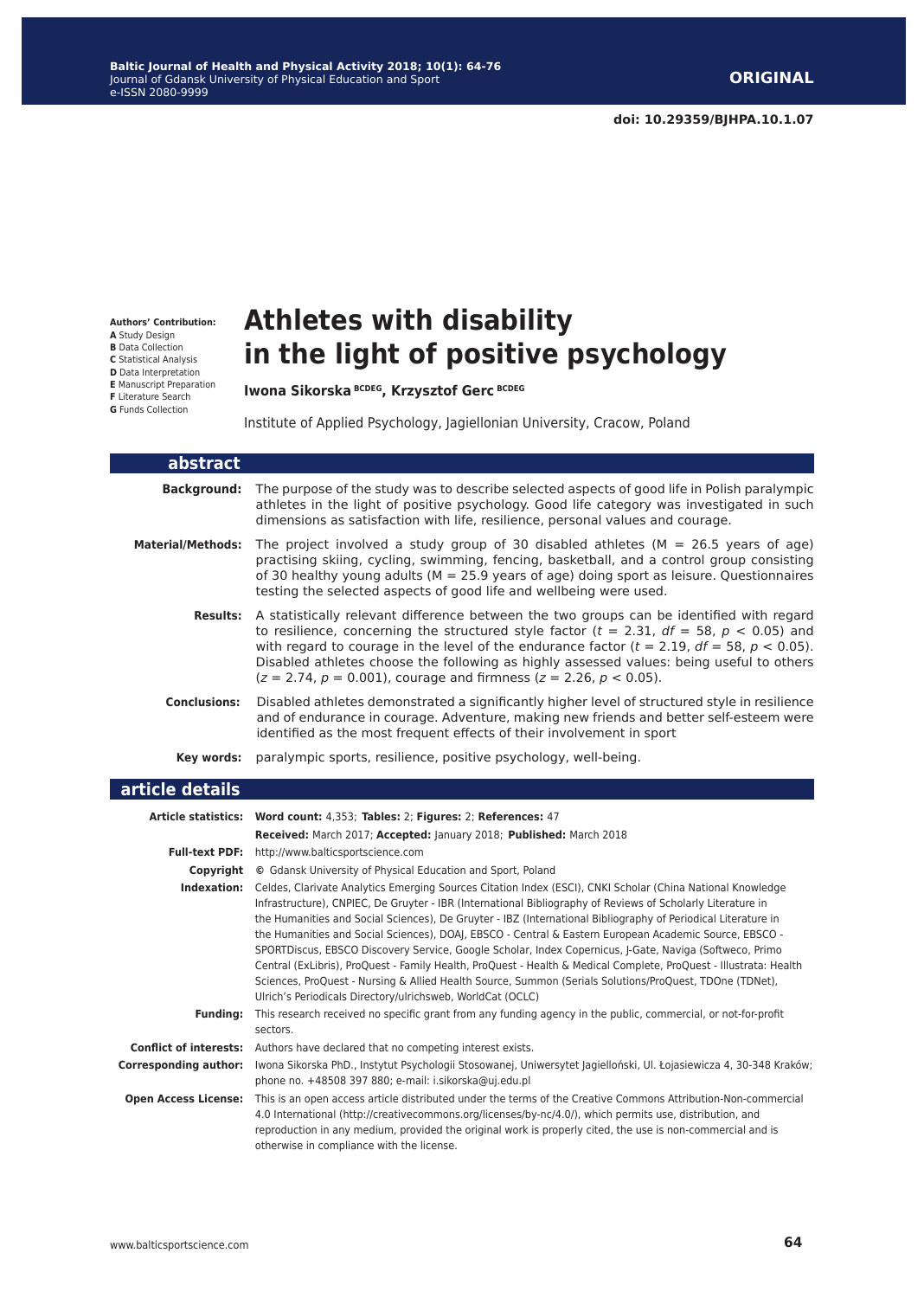# **introduction**

Positive psychology, which investigates the concepts of the strength of character and individual strengths and virtues, furnishes an optimistic outlook on human capabilities. The focus of positive psychology is not merely on a disorder's absence but on subjective well-being as a condition for happiness. This line of research lays particular emphasis on the concept of good life. The latter is often described with the notions of the quality of life, well-being, flourishing, life well-lived or positive mental health [1, 2, 3, 4]. Good life can be considered from a hedonistic perspective (as happiness and pleasure) or its eudemonistic counterpart (living life values) or following the Sheldon model [1] which integrates the two. Good life is also examined from subjective (individual life satisfaction) and objective angles (quality attributes rated with external norms) [5]. Additionally, life can be investigated from individual and social perspectives, the focus of which is on personal well-being and the well-being of a community, respectively [6].

Positive mental health [7] is defined as subjective well-being. Although researchers usually aim to investigate objective criteria to provide objective measurement tools, individual thoughts and feelings also prove important in the study of well-being. Seligman and Diener emphasise that the main function of subjective well-being is that it enables individuals to take care of themselves, which proves to be the exact opposite of learned helplessness [8, 9]. One of the virtues that particularly correlate with resilience is courage, the term being defined as emotional strength and the will to persevere. Courage encompasses four different strengths, namely 1) perseverance, or the ability to achieve one's goals, 2) bravery, or resistance to anxiety or difficulties, 3) honesty, or being authentic and genuine, 4) vitality, or the ability to feel excitement and vigour [10].

Physical disability carries a number of emotional implications resulting from damage to an individual's body. Psychologists of rehabilitation emphasise the importance of the transition period between disease and disability. They suggest that the period directly following treatment, when a person involved in it is neither a patient (not any more) nor someone meeting all the criteria for disability (not yet), should be called a moratorium. This period is characterised by increased anxiety about the prospect of continuing one's life and adapting to disability [11, 12]. The challenges involved in the process of adaptation include three crises described by Wolfensberger [13]. First, persons with disabilities experience the novelty crisis, which emerges when their plans and expectations about their future lives collapse. The second crisis affects their personal values. This manifests itself with a conflict between their refusal to accept their own disability and their striving to maintain a positive image of themselves. The last challenge that follows, namely the reality crisis, emerges as a response to the existing social and economic conditions in which persons with disabilities have to function.

Resilient reintegration, namely the acceptance of the limitations brought about by disability and further development that results from it, is regarded as a form of reintegration that is most conducive to adaptation after losing one's fitness. It is regarded as a sign of both resilience and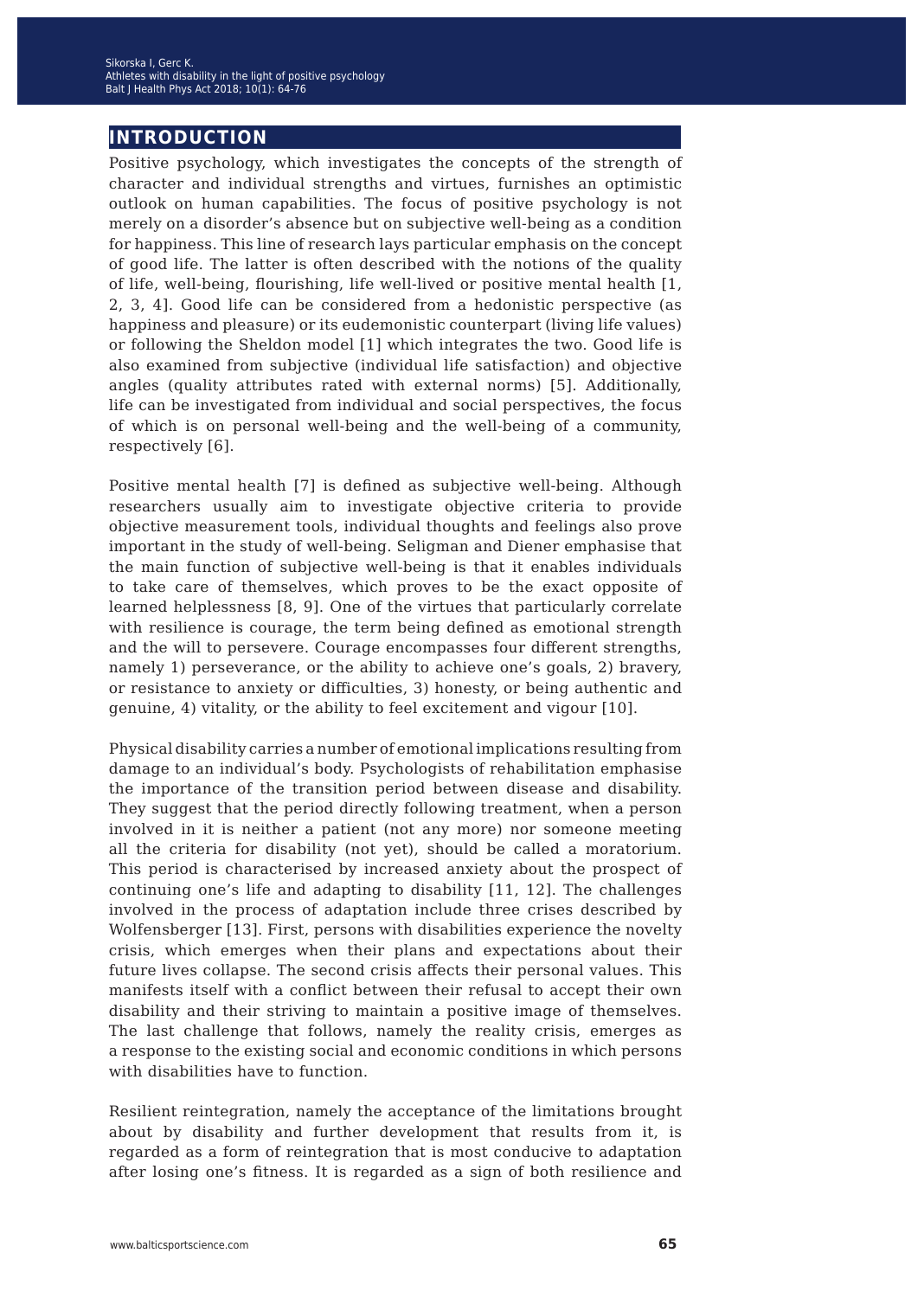the ability to cope with crises that persons with disabilities have to face in their lives [14, 15]. The analysis of disability adaptation models must necessarily consider when and how disability appears in an individual's life. Two different situations can be considered:

- 1. Firstly, disability can be described as something inborn or as a consequence of a congenital defect or disease. Individuals who acquired their disability in early childhood have little sense of fitness loss and are accustomed to their limitations. As they gain in self-awareness, they also begin to notice that they are different from other people. This progresses only gradually and can be compared to stress that is administered in small and regular doses or the process of reconciling with one's life.
- 2. Secondly, disability can be described as loss of health and fitness as a result of an accident, illness or medical error. Acquired disability often entails the necessity to change one's life and reorganise previous developmental achievements. This often requires that an individual goes through the process of mourning over fitness loss or adjusts to his or her new life. Permanent health loss in adolescence or adulthood can be treated as a sphere of developmental loss [11].

The analysis of disability acquired as a result of an accident explores whether the process of adaptation after an accident progresses in the same fashion as adaptation after other critical events. The process entails two necessities: a) critical experience, confrontation with an accident; b) confrontation with permanent disability (as is the case of spinal cord or brain injuries). For the latter, it is not only permanent fitness loss but also the complete change of an individual's life in all its existing aspects that poses a threat to development [15]. This distinction is based in the assumption that traumatic injury entails physical, mental, social and cognitive consequences.

The forms of adjusting to disability acquired as a result of an accident can be described with the Richardson model [14]. In his description of adaptation effects after a trauma, Richardson distinguishes four different reintegration forms: a) dysfunctional reintegration, which often leads to isolation and depression, b) reintegration with loss, or coming to terms with limitations while continuing previous activities in a modified form, c) reintegration as a return to previous homoeostasis, d) resilient reintegration, or coming to terms with limitations and further development. The latter form is regarded as a manifestation of both resilience and positive coping skills which are necessary for disabled persons to deal with crises that are inherent in their lives.

Numerous studies demonstrate a correlation between physical fitness and motor activity, and, on the one hand, growing self-esteem and self-agency and the improvement in the perception of oneself and one's physical capabilities, and, on the other hand, a decrease in one's anxiety, stress and depression levels [16, 15, 17]. Physical ability correlates positively with mental health, self-esteem and well-being. Since team sports increase one's resilience, they are particularly believed to reduce the risk of the incidence of depression. Participation in sports enhances resilience and facilitates the process of adaptation to one's disability [11, 12]. As regards the process whereby disabled persons redefine their own identity, we may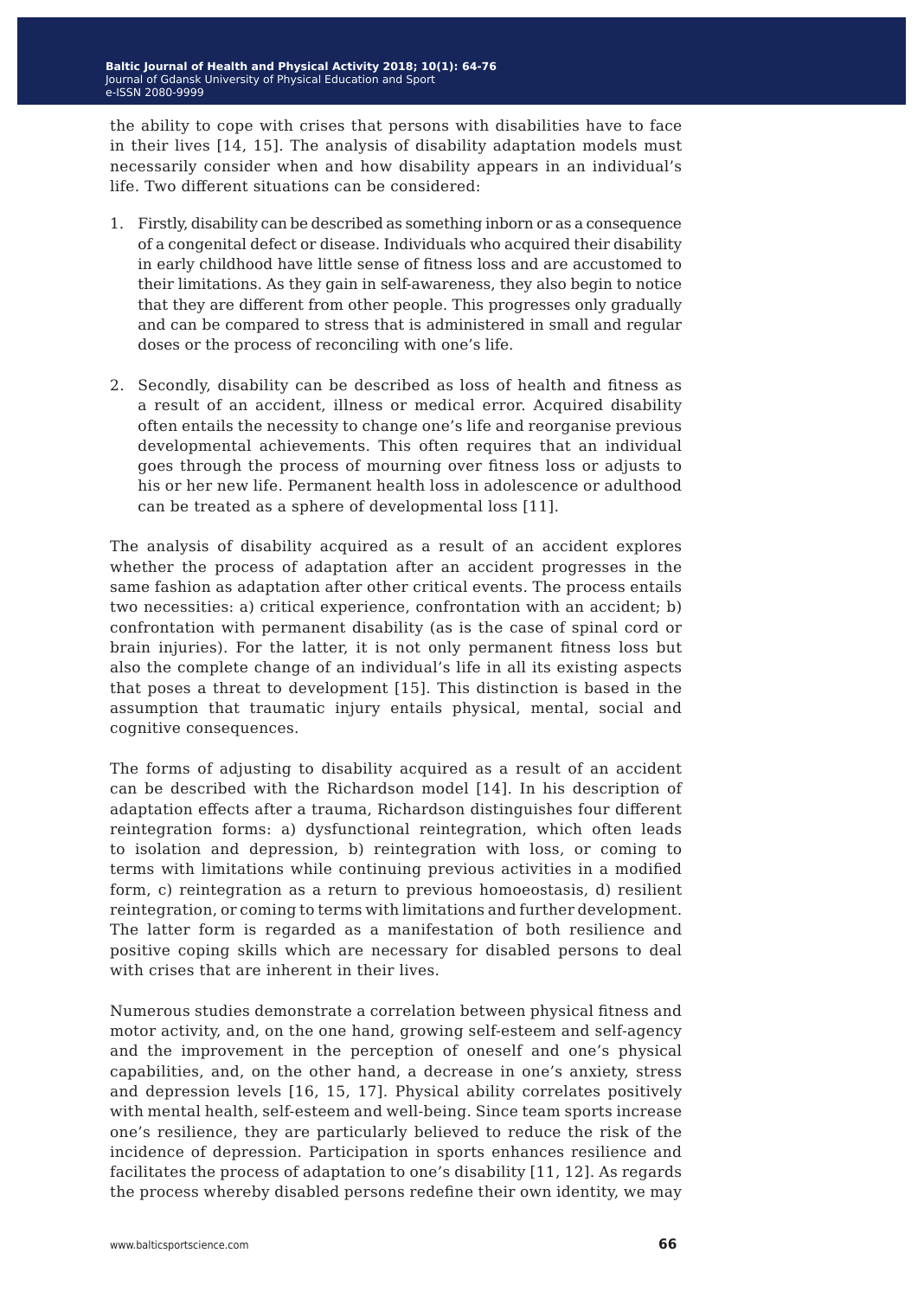assume that they do so, as it were, by regaining their resilience assets. This assumption allows us to draw upon the existing models of external and internal assets in the resilience developing process [18].



**Fig. 1.** Influence of external assets to internal assets in developing resilience Source [18], elaborated by authors

The first external asset includes supportive and caring relationships with one's own environment. When doing sport with other people, persons with disabilities may face interest, care and support from their coaches and teammates, which in turn may help them to develop the following interpersonal skills: collaboration and communication, empathy and the ability to solve problems. The bond that thus develops stimulates one's interpersonal skills (Fig. 1).

Goals and efforts to achieve them are inherent in sports. Coaches that demand a lot and teammates that expect just as much from the team set a standard that disabled athletes will aspire to. The fact that people from their direct sporting environment show belief in their strengths and capabilities becomes a motivating factor conducive to coping with their fatigue or self-doubt. Requirements instil in them a sense of personal strength and identity and a sense of agency and self-awareness.

Last but not least, they also instil in them a sense of belonging, and a sense of participation in major events raises their optimism levels and makes them perceive their lives as coherent and meaningful. By taking part in sports competitions and by meeting other athletes both home and abroad, they confirm their value in the eyes of other people, which facilitates the process of their social affiliation and participation in society.

As regards self-discipline, which is inherent in anyone's striving for mastery in sports, we may safely argue that it shapes their character: it develops their endurance, helps them overcome their weaknesses and becomes a way to develop themselves [11, 19].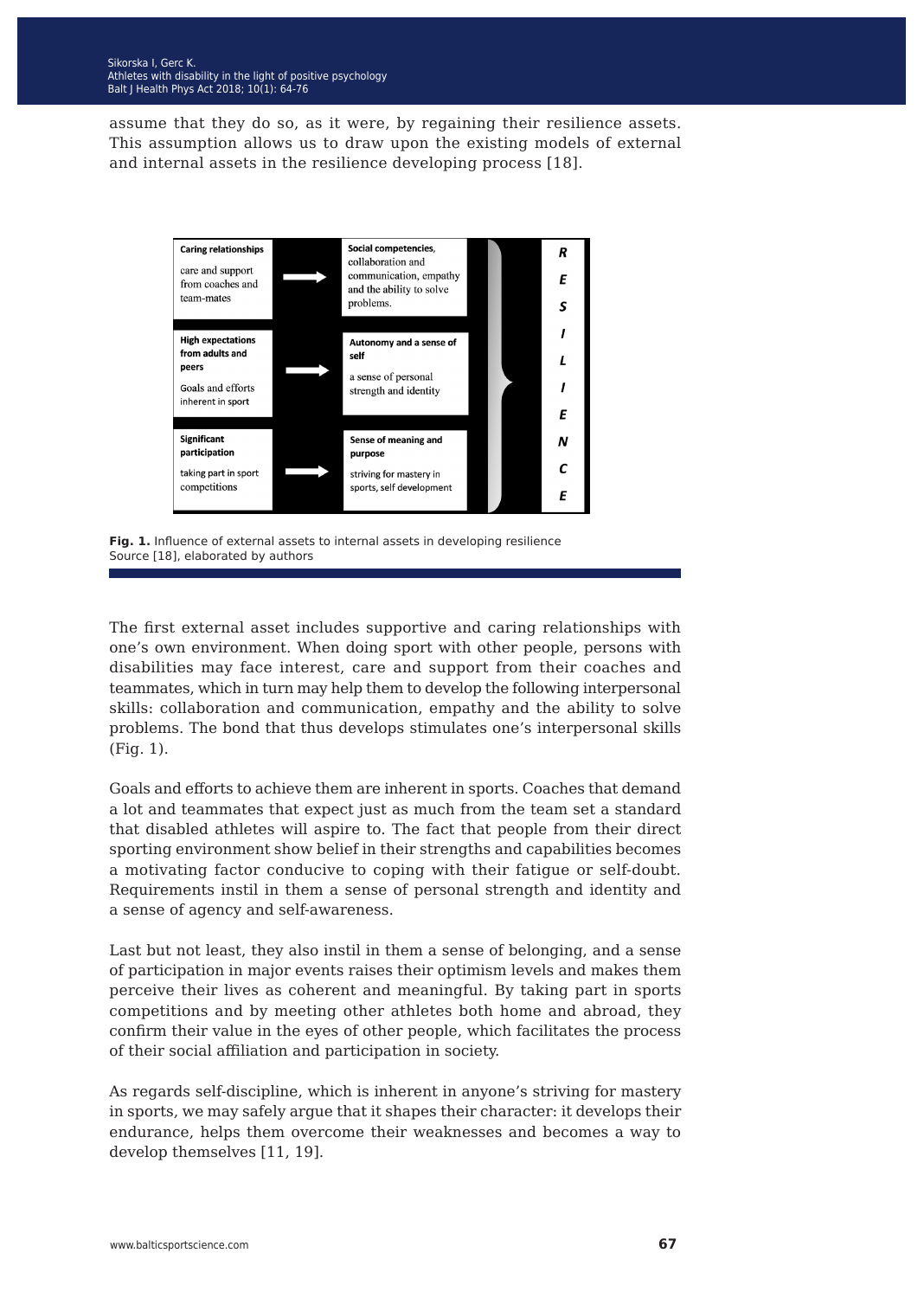The background of the presented study is positive psychology concentrated on subjective well-being as a condition for happiness and good life. The research project aimed to answer the following questions: What are the motives for doing sport and effects of practicing sports in disabled athletes? Do young adult athletes with disabilities differ from disabled young people not practicing sports in terms of resilience, courage, life satisfaction and values they uphold? Do young adult athletes with disability differ in these fields from young and healthy adults, practising sports as leisure? The research design was focused on the above-mentioned questions.

# **material and methods**

#### **Participants**

The sample involved three groups of young adults. The first group comprised athletes with disabilities, 30 participants in total, including 21 men and 9 women ( $M = 26.5$  years of age). 77% of participants had been disabled for more than 10 years. As regards their type of disability, 40% of participants had spinal cord damage, 30% had paralyses and pareses, 27% had limb deficiency and 3% partially lost their eyesight. 80% of the respondents practised sports at a competitive level and took part in competitions (national and international). Their sports included: skiing (10 people), cycling (9 people), swimming and fencing (4 people), basketball (3 people) and other sports, including rugby (5 people). Several respondents practised more than one discipline.

The second group consisted of 30 people, young adults with disabilities  $(M = 27.5$  years of age), 19 men and 12 women. The main disability in this group was motor impairment: 48% of the participants had spinal cord damage, 49% had paralyses and pareses and 3% partially lost their eyesight.

The third group consisted of 30 people, healthy young adults  $(M=25.9)$ years of age), 21 men and 9 women, 90% of whom practised sports as leisure.

#### **Measure**

The measurement tools included: The You and Your Life Questionnaire by Jelonkiewicz, Kühn-Dymecka and Zwoliński [20], the Polish adaptation of the Resilience Scale for Adults by Friborg et al. (RSA) [21], the Satisfaction with Life Scale (SWLS) by Diener, Emmons, Larson, Griffin, Polish adaptation by Juczyński [22], Personal Values List (LWO) by Juczyński [23] and Courage Scale (M-O) by Sikorska [24].

The Polish adaptation of the Resilience Scale for Adults (RSA) by Friborg et al. [21] was used to study **resilience**. The You and Your Life Questionnaire consists of twenty items and covers four factors, such as self-perception, the perception of one's future, personal strength and structured style. The original RSA also considers two additional factors: social skills and family consistence. The narrow understanding of resilience, more as an ego-trait when facing stress than an environmental trait, has been taken as the selection criterion in the Polish adaptation. A respondent answers on a five-point scale ranging from utterly positive (with expressions such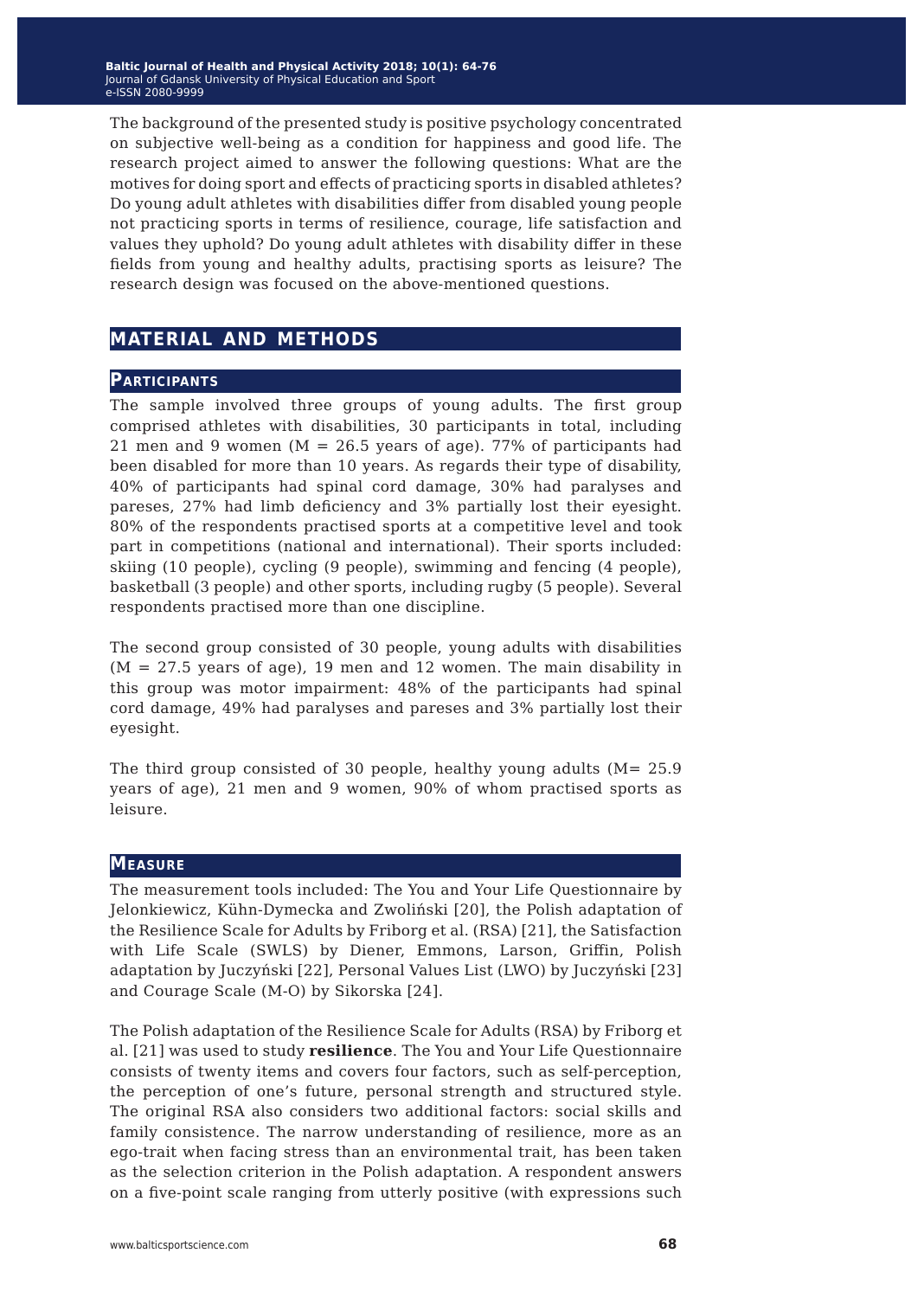as "never" and "unclear" that give one point). Item are, for example, *My future* is very promising or *I make new friends very easily*. The whole questionnaire exhibits good internal consistency ( $\alpha = 0.77$ ) and selected factors exhibits 0.81–0.66 Cronbach alpha.

**Life satisfaction** was measured in Satisfaction With Life Scale (SWLS, by Diener, Emmons, Larson, Griffin, 1985, Polish adaptation by Juczyński, 2001), which is a measurement tool consisting of five items describing present personal wellbeing. A respondent chooses an answer from seven possibilities, where 1 means "I do not agree at all" and 7 "I fully agree". Items are, for example, *My life conditions are perfect* or *I am satisfied with my life*. SWLS is broadly used in research on the quality and satisfaction with life. The test reliability is 0.81 Cronbach alpha. A positive correlation between satisfaction with life and self-esteem (0.56; RSES by Rosenberg, 1989) and between satisfaction with life and self-efficacy (0.38; GSES by Juczyński, Schwarzer, Jerusalem, 2001) has been found.

The Personal **Values** List includes two sub-scales, one of which refers to the symbols of happiness (LWO S) (e.g. a large circle of friends, good economic conditions) and the other refers to values (LWO W) (e.g. love, wisdom). A respondent ranks five items selected out of ten according to the level of their importance, ranging from the most important (five points) to the least important (one point). Examples: *What does in your opinion decide about personal happiness: good health, successful family life, popularity...* Reliability in 2 weeks' test-retest measure was 0.78 and 0.76 for chosen parts of LWO, and 0.72 and 0.62 after 6 weeks, which confirms the acceptable test stability.

The **Courage** Scale (M–O) in its pilot version consisted of sixteen statements comprising four sub-scales such as endurance, authenticity, optimism and courage. Example statements are I perceive a faced adversity as challenge or I am full of physical energy. A study involving 105 people (both healthy and disabled) was used to calculate the reliability of the scale, and Cronbach's alpha for the test amounted to 0.77. Possible answers on a point-five scale ranged from "completely agree" (5 points) to "completely disagree" (1 point). The tool's preliminary statistical analyses demonstrated that the scale required further improvements.

**Personal data** was gathered by using questions connected with age, sex and education, kind and duration of disability (among disabled persons), motivation for doing sports and outcomes of doing sports (among athletes).

The project was carried out in the winter of 2013 and winter of 2017. Disabled athletes were asked to complete tests and questionnaires during their sport training camps, and disabled persons and healthy young adults during individual meetings.

Statistical analysis was conducted in the following way. Kolmogorow-Smirnow test with Lilliefors correction was used to control the normality of distributions of the variables. Student's test was applied to estimate the significance of differences when outcomes' properties were nearing to normal distribution. In case of other distributions, U Mann-Whitney test was used (nonparametric analyses).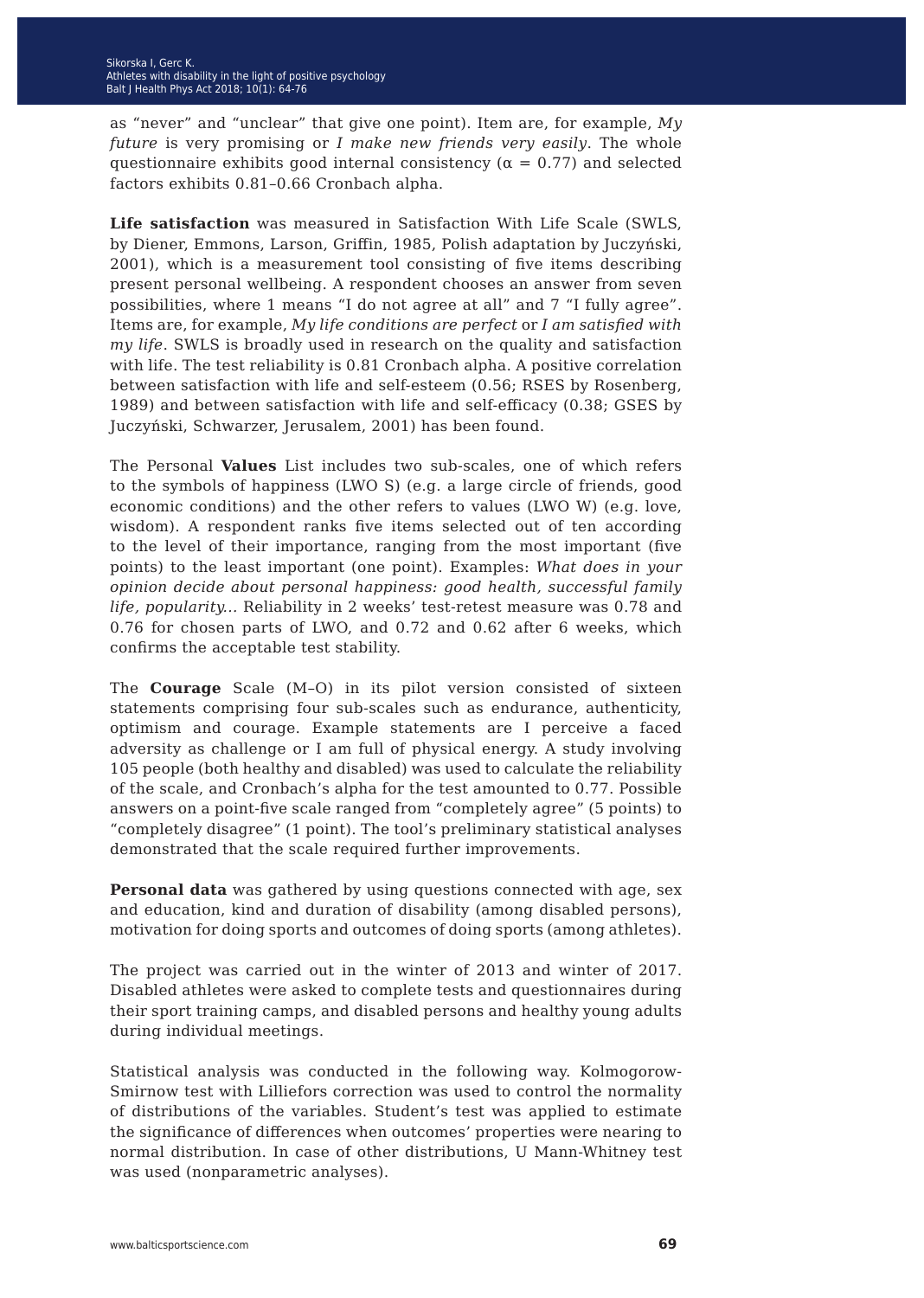## **results**

The results connected with the first research question *What are the motives for doing sport and effects of practicing sports in disabled athletes?* will be presented in the first step. When analysing motives and effects of doing sports in disabled athletes, the following results have been obtained. The most frequent reason why disabled persons began doing sports was their desire to keep fit and continue their previous and healthy lifestyle (43%), followed by encouragement from their disabled colleagues (40%), information available at treatment centres and encouragement from parents or teachers (13%) as well as information in the media (10%). Several respondents provided more than just one reason. The effects of doing sport, from respondents' subjective point of view, included an opportunity to make new friends (90%), growing self-confidence (90%), an opportunity to do something adventurous (90%), a form of rehabilitation (80%), social recognition (33%). Several respondents mentioned more than just one effect (Fig. 2)



**Fig. 2.** Motives for and outcomes of doing sport Source: Prepared by authors

The results connected with the second research question: *Do young adult athletes with disabilities differ from disabled young people not practicing sports in terms of resilience, courage, life satisfaction, and values they uphold?* and with the third question: D*o young adult athletes with disability differ in these fields from young and healthy adults, practising sports as leisure?* will be presented in the second step.

When analysing differences between young adult athletes with disabilities and disabled people not practicing sports, the significant difference in resilience has to be mentioned  $(t = 5.43; df = 59; p < 0.0001)$ , which means higher resilience traits in disabled athletes. The next significant difference in this variable has been observed in comparison between disabled persons and healthy adults ( $t = -4.26$ ;  $df = 59$ ;  $p < 0.001$ ). This outcome points out higher resilience in healthy adults (Table 2). Disabled athletes and healthy young adults do not differ in terms of their resilience levels. Moreover, the difference between disabled persons not practicing sports and healthy young adults has been not observed.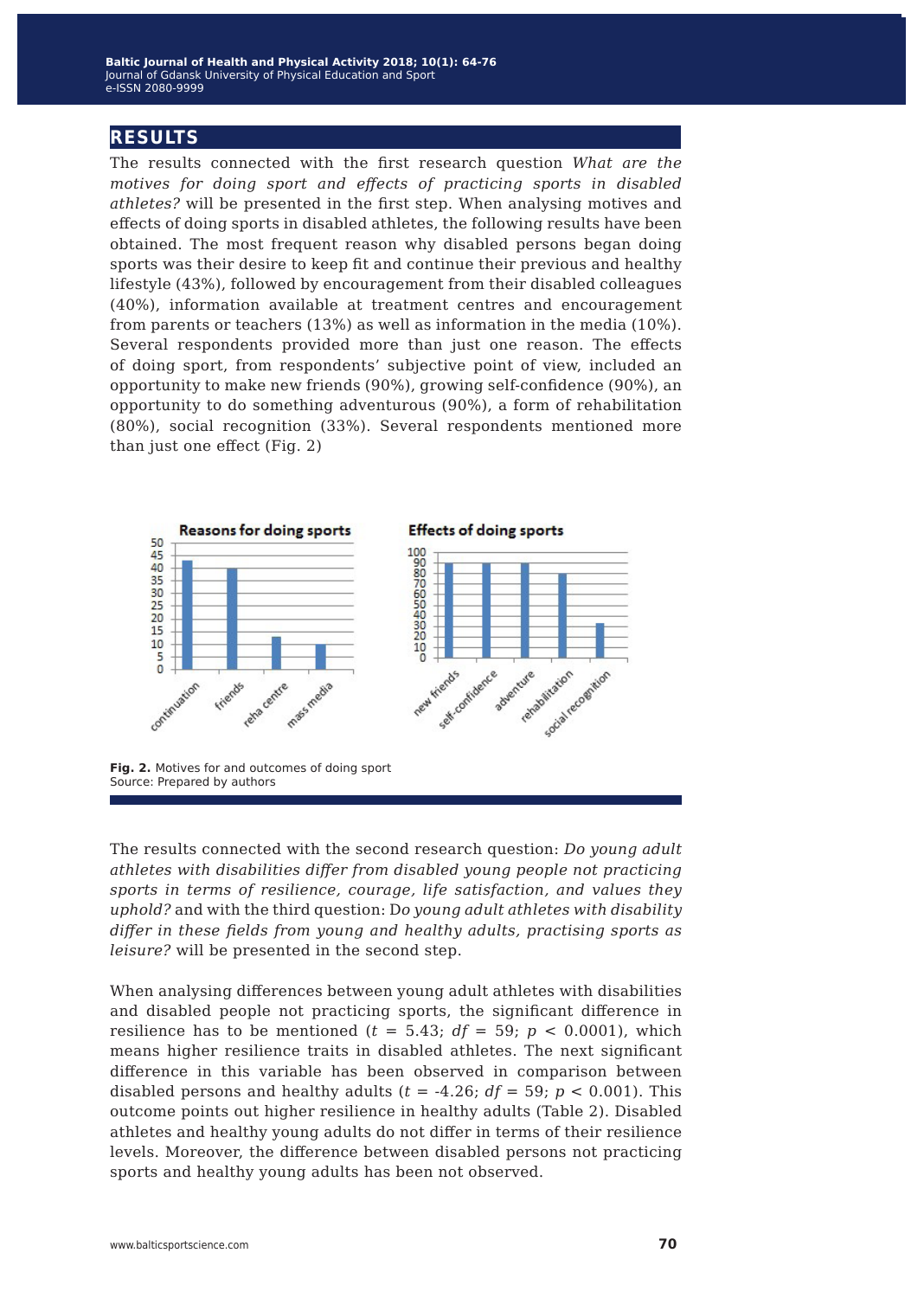| Variable - method/ group | n  | Mean     | Min   | Max   | SD       |
|--------------------------|----|----------|-------|-------|----------|
| RSA - disabled athletes  | 30 | 76.93333 | 59.00 | 98.00 | 8.25011  |
| RSA disabled             | 31 | 61.25806 | 32.00 | 84.00 | 13.57932 |
| RSA healthy adults       | 30 | 73.66667 | 57.00 | 90.00 | 8.54737  |
| M-O disabled athletes    | 30 | 64.30000 | 53.00 | 74.00 | 6.17643  |
| M-O disabled             | 31 | 54.90323 | 41.00 | 74.00 | 7.28631  |
| M-O healthy adults       | 30 | 62.43333 | 52.00 | 74.00 | 5.86447  |
| SLWS - disabled athletes | 30 | 23.10000 | 14.00 | 30.00 | 4.26978  |
| SWLS disabled            | 30 | 24.00000 | 10.00 | 35.00 | 5.69936  |
| SWLS healthy adults      | 31 | 14.32258 | 7.00  | 30.00 | 5.33783  |
| LWO S disabled athletes  | 30 | 15.20000 | 15.00 | 18.00 | 0.76112  |
| LWO S disabled           | 31 | 14.83871 | 10.00 | 15.00 | 0.89803  |
| LWO S healthy adults     | 29 | 14.86207 | 11.00 | 15.00 | 0.74278  |
| LWO W disabled athletes  | 30 | 15.00000 | 10.00 | 19.00 | 1.70193  |
| LWO W disabled           | 31 | 14.83871 | 10.00 | 15.00 | 0.89803  |
| LWO W healthy adults     | 29 | 15.00    | 15.00 | 15.00 | 0.00000  |

#### Table 1. Descriptive statistics for the tested variables in three groups

RSA – Resilience Scale for Adults; M–O – Courage Scale; SWLS – Satisfaction With Life Scale; LWO – The Personal Values List, W – value, S – happiness. Source: Prepared by authors

**Table 2.** Differences between disabled athletes, disabled persons and healthy adults in the context of the Resilience Scale for Adults (RSA) and in results of the Courage Scale (M–O)

| Comparison                                       |         | <b>RSA</b> |          |         | $M-O$ |          |
|--------------------------------------------------|---------|------------|----------|---------|-------|----------|
| between groups                                   |         | df         | Ŋ        |         | df    | р        |
| Disabled athletes (1) vs<br>disabled persons (2) | 5.43    | 59         | 0.000001 | 5.43    | 59    | 0.000001 |
| Disabled athletes (1) vs<br>healthy adults (2)   | 1.51    | 58         | 0.14     | 1.20    | 58    | 0.235    |
| Disabled persons (1) vs<br>healthy adults (2)    | $-4.26$ | 59         | 0.0001   | $-4.44$ | 59    | 0.000040 |

Source: Prepared by authors

The next important outcome was the statistically significant difference in courage between disabled athletes and other disabled persons (*t* = 5.43;  $df = 59$ ;  $p < 0.0001$ ) and between disabled persons and healthy adults  $(t = 4.44; df = 59; p < 0.0001)$ . The outcomes point out the highest courage level in disabled athletes, then healthy persons. In both cases, the lower courage level in disabled persons not practicing sport has been observed (Table 2). The difference in terms of courage between disabled athletes and healthy young adults has been not observed.

The groups involved in the study do not differ in terms of their life satisfaction levels. The mean in both groups gives an average result (in the standard ten scale: disabled athletes  $M = 23.1$ , disabled persons not practicing sports  $M = 24$ , and young adults  $M = 14.42$ ).

With regard to personal values, athletes attached a significantly higher importance to the symbol of happiness useful to others  $(z = 2.74; p < 0.05)$ and the symbol of value courage and firmness  $(z = 2.26; p < 0.05)$ . Disabled athletes attach more importance to such values as being useful to others, which may demonstrate that they recognise the importance of social interaction in the process of adaptation to disability. The necessity to overcome one's disability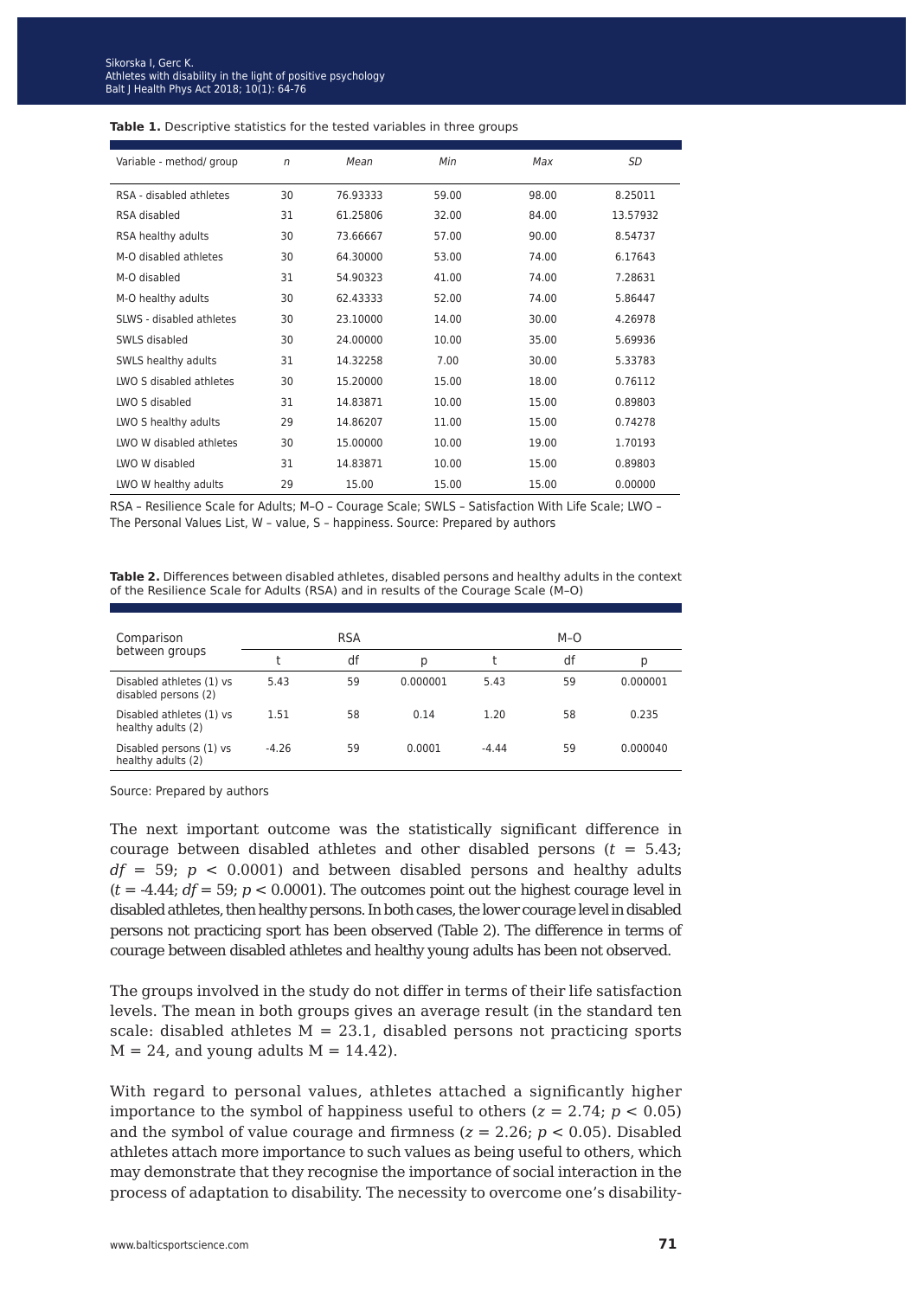-related external and internal limitations may have helped them recognise such values as courage and firmness. No differences were observed between disabled athletes and other disabled persons and between disabled persons not practicing sports and healthy young adults.

### **discussion**

The results achieved by disabled athletes demonstrate that they have a number of personal resilience qualities. Many researchers [25, 26, 27, 28] have emphasized a high level of resilience in disabled athletes. Striving to achieve one's goals, regardless of obstacles, is undoubtedly one of them. The qualities of a resilient person include an ability to regain equilibrium after a critical event they have experienced and an ability to grow and develop as a person [29, 30]. The study group demonstrates a high level of the following resilience qualities: life satisfaction, optimism, endurance and social focus. Sport psychologists and couches often described a portrait of resilient Paralympic athletes with similar character qualities [31, 32].

Competitive sports entail the necessity to discipline and control oneself and to keep one's rhythm of life in order, which manifests itself through the results that illustrate a higher level of structured style and endurance in disabled athletes. Sports as a factor that organises the lives of people involved in the study may have influenced areas such as making plans, overcoming one's own limitations, courage and endurance.

The factor that explains the significant similarity among the three study groups with regard to their life satisfaction is that they are in their early adulthood, that is, a period in their development that brings natural optimism and hope for a better future. The fact that disabled persons were also happy with their lives demonstrates that they coped well in the process of adaptation to disability. Moreover, sports as a stimulating factor conducive to happiness were present in both study groups. They also had a regulating effect and acted as a diary (competition and training camp dates) for disabled athletes.

A similar level of satisfaction with life in disabled persons, non-athletes, can be explained in the light of concepts by Rogers [33] and by Piaget [34]. Their common assumption is connected with an inborn human tendency to growth and development and the meaning of self-realization. Every observable effect of one's influence on the environment causes self-efficacy in each person and is a form of gratification as well. In their self-determination theory, Rayan and Deci concentrate on selected aspects of motivation [35, 36]. The authors point out three natural psychological needs as regulators and motivators. Those needs important for disabled people are as follows: need to be competent, need to be connected with others, need to be autonomous. Fulfilling the needs leads to satisfaction with life in everyone.

The quality of life is defined individually both in objective and subjective aspects. The first one refers to social economic and demographic issues. The second one is connected with individual beliefs, values, perception of self and future, and satisfaction with one's life [37]. The subjective quality of life bases on success in romantic appeal or in marriage, on an effective professional development and on a satisfying social network [38]. Doing social comparisons in the mentioned fields is crucial, especially for people with dysfunctions, because disability could be a factor for their social exclusion or marginalization.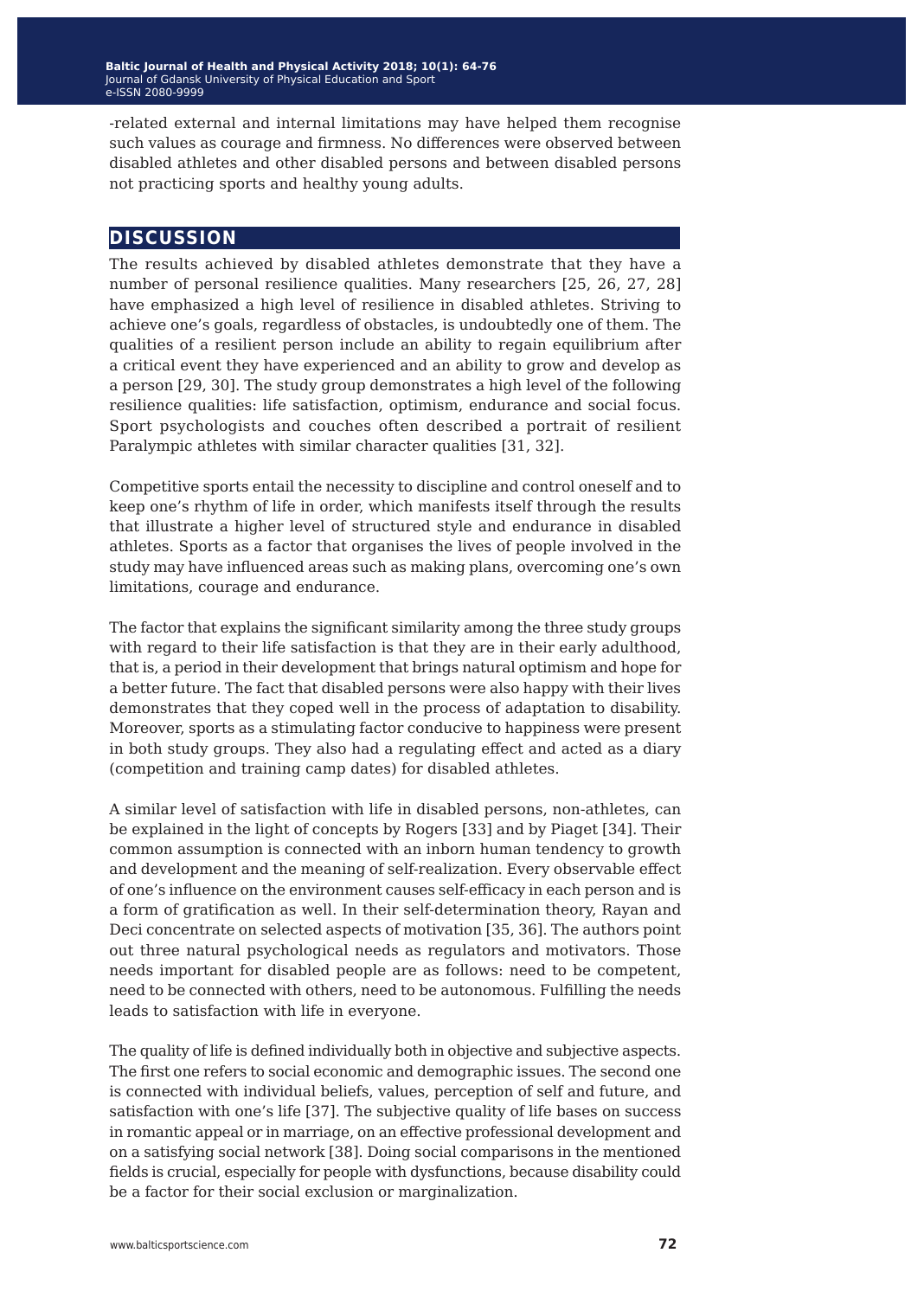International research on satisfaction with life in disabled people in three countries pointed out the highest level of this factor in Norway, high in Germany and the lowest in Poland [39]. Selected analysed agents of satisfaction, which influenced the results were architectural barriers and difficulties with employment. Satisfaction with life in Polish disabled students has been explored in research by Skalska [40]. The outcomes pointed out the significant meaning of social support from teachers and colleagues. Hence, sport activity could be treated as an important, but not the only factor, related to social inclusion, reintegration and experience of the high quality of life in disabled people.

The results achieved by disabled athletes should also be interpreted in the light of positive psychology, which lays particular emphasis on individual resources, strengths and values conducive to development. Of particular relevance in this context is Barbara Fredrickson's concept of positive emotions and their broadening effect. Fredrickson claims that resilient persons demonstrate a positive attitude and experience more positive emotions in comparison to their less resilient peers [41]. Consequently, such emotions as enthusiasm and optimism enhance their health assets and are conducive to overcoming obstacles. We should mention that respondents also demonstrate a high level of individual assets described by positive psychology, such as courage and endurance. Such assets help individuals, both healthy and disabled, to develop and actualise themselves. Positive psychology propounds that every person has the ability to strive for and achieve a sense of life satisfaction and happiness [5].

When considering the role of sport in the life of disabled athletes, the promotive/ therapeutic role of adventure education must be mentioned [34]. Both forms are based on the belief that challenge, adventure and moderate stress have a reinforcing effect on individuals [42, 43, 44]. Many similarities exist between the two forms of strength and virtue promotion. Sport considered as both adventure and education meets the following criteria: a) exposure to challenge, b) coping with stress, c) self-transcendence, overcoming one's limitations, and d) creating an opportunity to achieve success and reinforce one's self-esteem.

According to Ryan and Deci's concept of self-determination [35, 36], the following competences and attitudes ought to be strengthened in order to promote individual well-being: self-efficacy, sense of belonging, sense of mastery, cooperation. It seems that practicing sports by disabled persons (especially those with motor impairments) could be a stimulus for shaping the attitudes mentioned above. Moreover, with regard to the flow concept, optimal personal development based on inner motivation is possible in conditions of challenges and demands adequate to one's abilities [45]. In case of challenges exceeding one's possibilities, anxiety could appear, and in the opposite situation – boredom.

The meaning of sport for people with motor disability could also be explained with regard to the transgression concept by Kozielecki [46]. In his opinion, all human actions crossing one's previous borders and limits play a great role in the process of self-acceptance. Transgression is described as a developmental step. The activity connected with transgression enables a human being to satisfy the hubristic need, meaning striving for self-affirmation.

# **conclusions**

When considering the chosen aspects of good life in Polish Paralympic athletes, the following conclusions can be made: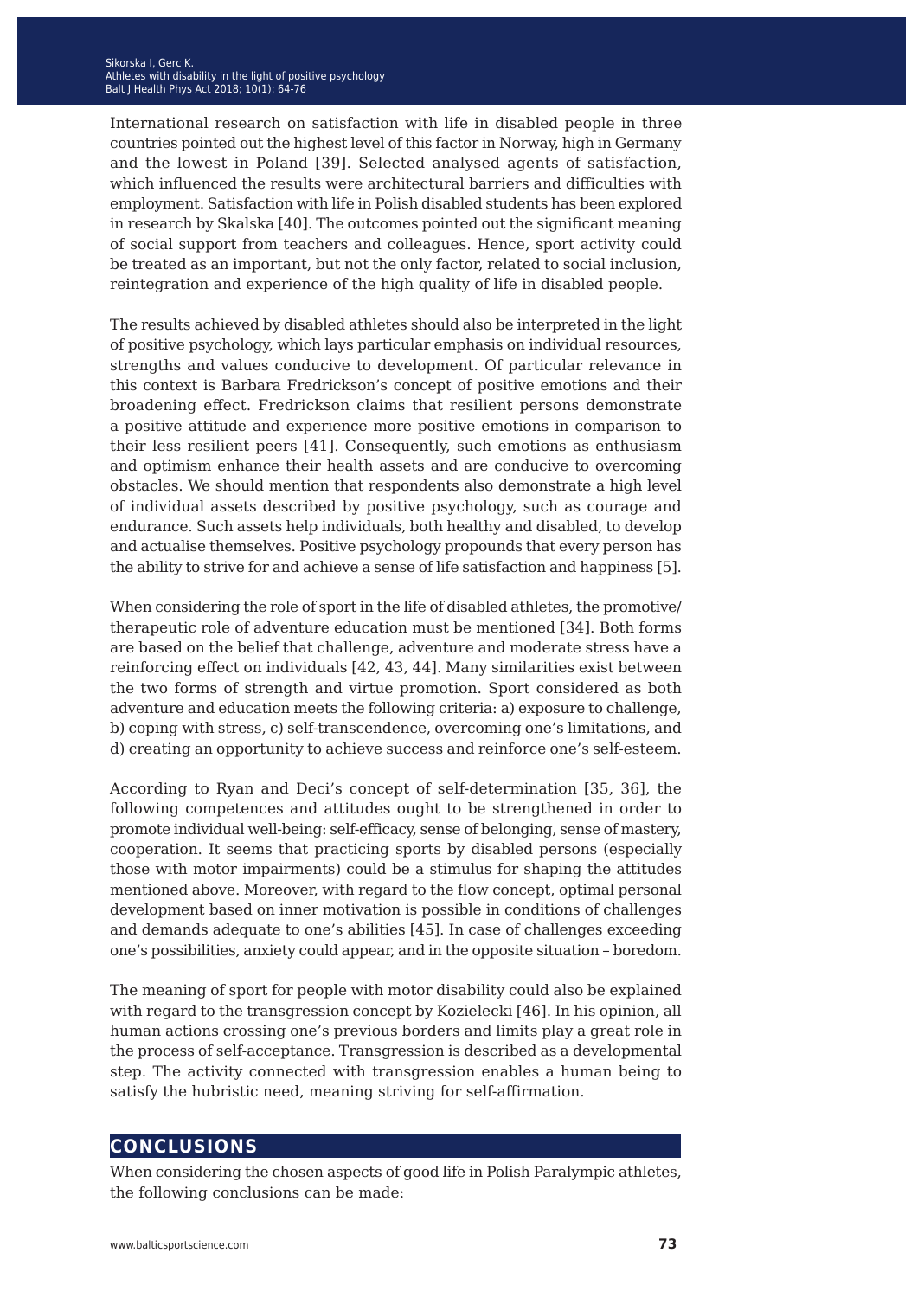- 1. Disabled athletes share many qualities with resilient persons. The resilient qualities make it easier for an athlete to overcome challenges. Disabled athletes who share these qualities primarily define themselves as athletes, and only secondarily as disabled persons.
- 2. Disabled athletes do not differ from other disabled people and healthy adults in terms of their life satisfaction levels, i.e. in their ability to live a good life despite motor impairment and many objective daily obstacles.
- 3. The concept of good life in disabled athletes is reflected in their life satisfaction, sense of agency, courage and esteem for social values.
- 4. Methodological conclusions from the research are connected with a recommendation for a bigger sample in a future study and a more precise research design regarding such control variables as the kind and the duration of disability.

It seems that for persons that must adapt to disability and, therefore, redefine their own identity, sport may become a factor conducive to overcoming their mental crisis [14, 15, 47]. Sporting activities that could make life meaningful again, new social experiences and new emotions may act as factors that develop and enhance resilience.

#### **references**

- [1] Sheldon KM. Optimal human being. An integrated multi-level perspective. Mahavah: Erlbaum; 2004. <https://doi.org/10.4324/9781410610973>
- [2] Keyes CLM, Haidt J. Introduction: Human flourishing the study of that which makes life worthwhile. In: Keyes CLM, Haidt J, eds. Flourishing. Positive psychology and well-lived. Washington, DC: American Psychological Association; 2003, 3-12. <https://doi.org/10.1037/10594-000>
- [3] Vaillant GE. Positive aging. In: Linley PA, Joseph S, eds. Positive psychology in practice. Hoboken: Viley; 2004, 561-578. <https://doi.org/10.1002/9780470939338.ch34>
- [4] Diener E, Lucas RE, Napa Scolon C. Beyond the hedonic treadmill. Revising the adaptation theory of well-being. Am Psychol. 2006;5:305-314.<https://doi.org/10.1037/0003-066X.61.4.305>
- [5] Trzebińska E. Psychologia pozytywna [Positive psychology]. Warszawa: PWN; 2008. Polish.
- [6] Gable SL, Heidt J. What (and why) is positive psychology? Rev General Psychol. 2005;2:203-110. <https://doi.org/10.1037/1089-2680.9.2.103>
- [7] Vaillant GE. Positive mental health: is there a cross-cultural definition? World Psychiatry. 2012;11(2):93-99.<https://doi.org/10.1016/j.wpsyc.2012.05.006>
- [8] Diener E. Subjective well-being. Am Psychol. 2000;55:34-43. [https://doi.org/10.1037/0003-](https://doi.org/10.1037/0003-066X.55.1.34) [066X.55.1.34](https://doi.org/10.1037/0003-066X.55.1.34)
- [9] Peterson C, Seligman MEP. Character strengths and virtues. New York: Oxford University Press; 2004.
- [10] Shryack J, Steger MF, Krueger RF, Kallie CS. The Structure of virtue: An empirical investigation of the dimensionality of the virtues in action inventory of strengths. Personal Indivd Differ. 2010;48:714- 719. <https://doi.org/10.1016/j.paid.2010.01.007>
- [11] Kowalik S. Osoby niepełnosprawne i psychologiczne aspekty ich rehabilitacji [Disabled persons and their rehabilitation psychological issues]. In: Sęk H, editor. Psychologia kliniczna [Clinical psychology]. T. 2. Warszawa: Wydawnictwo Naukowe PWN; 2006, 273-286. Polish.
- [12] Gerc K. Niepełnosprawność ruchowa oraz jej wpływ na rozwój dziecka determinacja biofizjologiczna a tendencje rozwojowe [Physical disability and its influence on child's development – biophysiological background and developmental tendencies]. In: Piasecka B, editor. O rozwoju mimo ograniczeń. Procesy wspierania jednostki i rodziny: wychowanie, edukacja, coaching, psychoterapia [Development despite limitations. Family and individual support: education, coaching, psychotherapy]. Kraków: Wydawnictwo Uniwersytetu Jagiellońskiego; 2011, 65-85. Polish.
- [13] Wolfensberger W. Counselling the parents of the retarded. In: Baumeister A, editor. Mental retardation: appraisal, education, and rehabilitation. Chicago: Aldine; 1967.
- [14] Richardson GE. The metatheory of resilience and resiliency. J Clin Psychol. 2002;58:307-321. [https://](https://doi.org/10.1002/jclp.10020) [doi.org/10.1002/jclp.10020](https://doi.org/10.1002/jclp.10020)
- [15] White B, Driver S, Warren AM. Considering resilience in the rehabilitation of people with traumatic disabilities. Rehab Psychol. 2008;53(1):9-17. <https://doi.org/10.1037/0090-5550.53.1.9>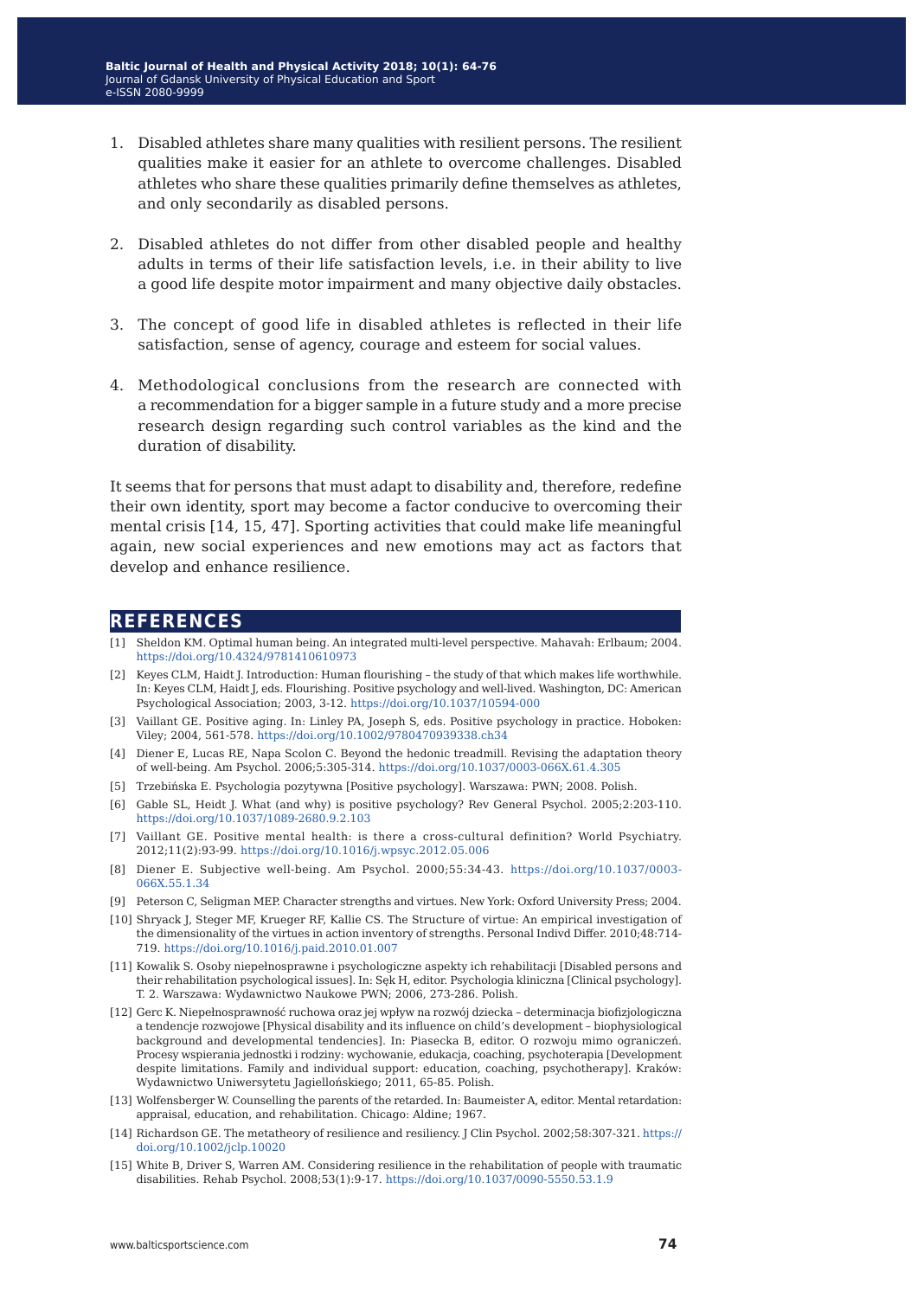- [16] Daley AJ. Extra-curricular physical activities and physical self-perception in British 14 and 15-year-old male and female adolescents. Eur Phys Educ Rev. 2002;8(1):37-49. [https://doi.](https://doi.org/10.1177/1356336X020081003) [org/10.1177/1356336X020081003](https://doi.org/10.1177/1356336X020081003)
- [17] Cale L, Harris J, editors. Exercise and young people: Issues, implications and initiatives. London: Palgrave Macmillan; 2005.<https://doi.org/10.1007/978-1-137-08595-5>
- [18] Constantine N, Bonard B, Diaz M. Measuring protective factors and resilience traits in youth: The Healthy Kids Resilience Assessment. Am Psychol. 1999;55:647-654
- [19] Hall N. Give it everything you got. Resilience for young males through sport. J Men Health. 2011;10(1):65-81. <https://doi.org/10.3149/jmh.1001.65>
- [20] Jelonkiewicz I, Kuhn-Dymecka A, Zwoliński M. Właściwości psychometryczne Skal Kwestionariusza "Ty i Twoje Życie" w próbie maturzystów i w części próby studentów z 2009 roku [Psychometric properties of the "You and Your Life Questionnaire" in a sample of high school students and university students in 2009] (Załącznik do Raportu z tematu statutowego IPiN); 2009. Polish.
- [21] Friborg O, Barlaug D, Martinussen M. Rosenvinge JH, Hjemdal O. Resilience in relation to personality and intelligence. Int J Methods Psych Res. 2005;14(1):29-42. <https://doi.org/10.1002/mpr.15>
- [22] Juczyński Z. Adaptacja Skali Satysfakcji z Życia SWLS (Diener, Emmons, Larson, Griffin, 1985) [Polish adaptation of the Satisfaction with Life Scale]. Warszawa: Pracownia Testów Psychologicznych PTP; 2001. Polish.
- [23] Juczynski Z. Lista Wartości Osobistych [Personal Values List]. Warszawa: Pracownia Testów Psychologicznych PTP; 2005. Polish.
- [24] Sikorska I. Odporność psychiczna i poczucie zadowolenia z życia sportowców z niepełnosprawnością [Resilience and satisfaction with life in disabled athletes]. In: Kubacka-Jasiecka D, Mudyń K, editors. Pomoc psychologiczna w sytuacjach kryzysowych [Psychological aid in crises]. Kraków: Wydawnictwo Uniwersytetu Pedagogicznego; 2014, 34-51. Polish.
- [25] Fletcher D, Sarkar M. A grounded theory of psychological resilience in Olympic champions. Psychol Sport Exerc. 2012;13:669-678. <https://doi.org/10.1016/j.psychsport.2012.04.007>
- [26] Cox R, Davis R. Psychological skills of elite wheelchair athletes. Palaestra. 1992;8(3):16-21.
- [27] Machida M, Irwin B, Feltz D. Resilience in competitive athletes with spinal cord injury: The role of sport participation. Qualit Sport Res. 2013;23(8):1054-1065.<https://doi.org/10.1177/1049732313493673>
- [28] Pensgaard AM, Roberts GC, Ursin H. Motivational factors and coping strategies of Norwegian Paralympic and Olympic winter sport athletes. Phys Act Q. 1999;16:238-250. [https://doi.org/10.1123/](https://doi.org/10.1123/apaq.16.3.238) [apaq.16.3.238](https://doi.org/10.1123/apaq.16.3.238)
- [29] Heszen I, Sęk H. Psychologia zdrowia [Health psychology]. Warszawa: Wydawnictwo Naukowe PWN; 2007. Polish.
- [30] Masten A, Obradović J. Competence and resilience in development. Annals of the New York Academy of Sciences. 2006;1094:13-27. <https://doi.org/10.1196/annals.1376.003>
- [31] De la Vega R, Rubio V. Promoting physical activity and performance excellence among individuals with disabilities. In: Cremades JG, Tashman LS, eds. Becoming a sport, exercise, and performance psychology professional: A global perspective. New York: Psychology Press; 2014, 92-101.
- [32] Bawden M. Providing sport psychology support for athletes with disabilities. In: Dosíl J, editor. The sport psychologist's handbook: A guide for sport-specific performance enhancement. Wiley; 2006, 665-683.<https://doi.org/10.1002/9780470713174.ch29>
- [33] Rogers CR. The necessary and sufficient conditions of therapeutic personality change. J Consult Psychol. 1985;2:95-103.<https://doi.org/10.1037/h0045357>
- [34] Piaget J, Inhelder B. Psychologia dziecka [Child Psychology]. Wrocław: Wydawnictwo Siedmioróg; 1993. Polish.
- [35] Ryan R, Deci E. On happiness and human potentials: A review of research on hedonic and eudaimonic well-being. Ann Rev Psychol. 2001;52:141-166.<https://doi.org/10.1146/annurev.psych.52.1.141>
- [36] Ryan R, Deci E. Autonomy is no illusion: Self-determination theory and the empirical study of authenticity, awareness, and will. In: J. Greenberg SL, Koole T, Pyszczynski, eds. Handbook of experimental existential psychology. New York: Guilford Press; 2004, 449-479.
- [37] Kirenko J. Jakość życia w niepełnosprawności [Quality of life in disability]. In: Palak Z, editor. Jakość życia osób niepełnosprawnych i nieprzystosowanych społecznie [Quality of life in disabled and socially maladapted people]. Lublin: Wydawnictwo Uniwersytetu Marii Curie-Skłodowskiej; 2006. Polish.
- [38] Rzońca W. Motywacja do aktywnego uczestnictwa w grze kierowniczej wyniki badań ankietowych [Motivation for active participation in management game – questionnaires research outcomes]. Prace Naukowe Instytutu Organizacji i Zarządzania Politechniki Wrocławskiej, No 83; 2007, 167–186. Polish.
- [39] Olszak-Winiarska M. Ocena jakości życia osób niepełnosprawnych ruchowo mieszkających w Niemczech, Norwegii i Polsce [Rating of the quality of life in physically disabled people in Germany, Norway and Poland]. Medycyna Ogólna i Nauki o Zdrowiu. 2017;23(1):45-50. Polish. [https://doi.](https://doi.org/10.5604/20834543.1235624) [org/10.5604/20834543.1235624](https://doi.org/10.5604/20834543.1235624)
- [40] Skalska K. Wsparcie społeczne a satysfakcja z życia studentów z niepełnosprawnością. Student niepełnosprawny [Social support and satisfaction with life in disabled students]. Szkice i Rozprawy. 2015;15(8):121-136. Polish.
- [41] Tugade MM, Fredrikson BL, Feldman Barrett L. Psychological resilience and positive emotional granulity: examining the benefits of positive emotions on coping and health. J Personal. 2004;72(6):1161-1190[. https://doi.org/10.1111/j.1467-6494.2004.00294.x](https://doi.org/10.1111/j.1467-6494.2004.00294.x)
- [42] Brendtro LK, Brokenleg M, Van Bockern S. The circle of courage and positive psychology. Reclaim Child Youth. 2005;14(3):130-136.